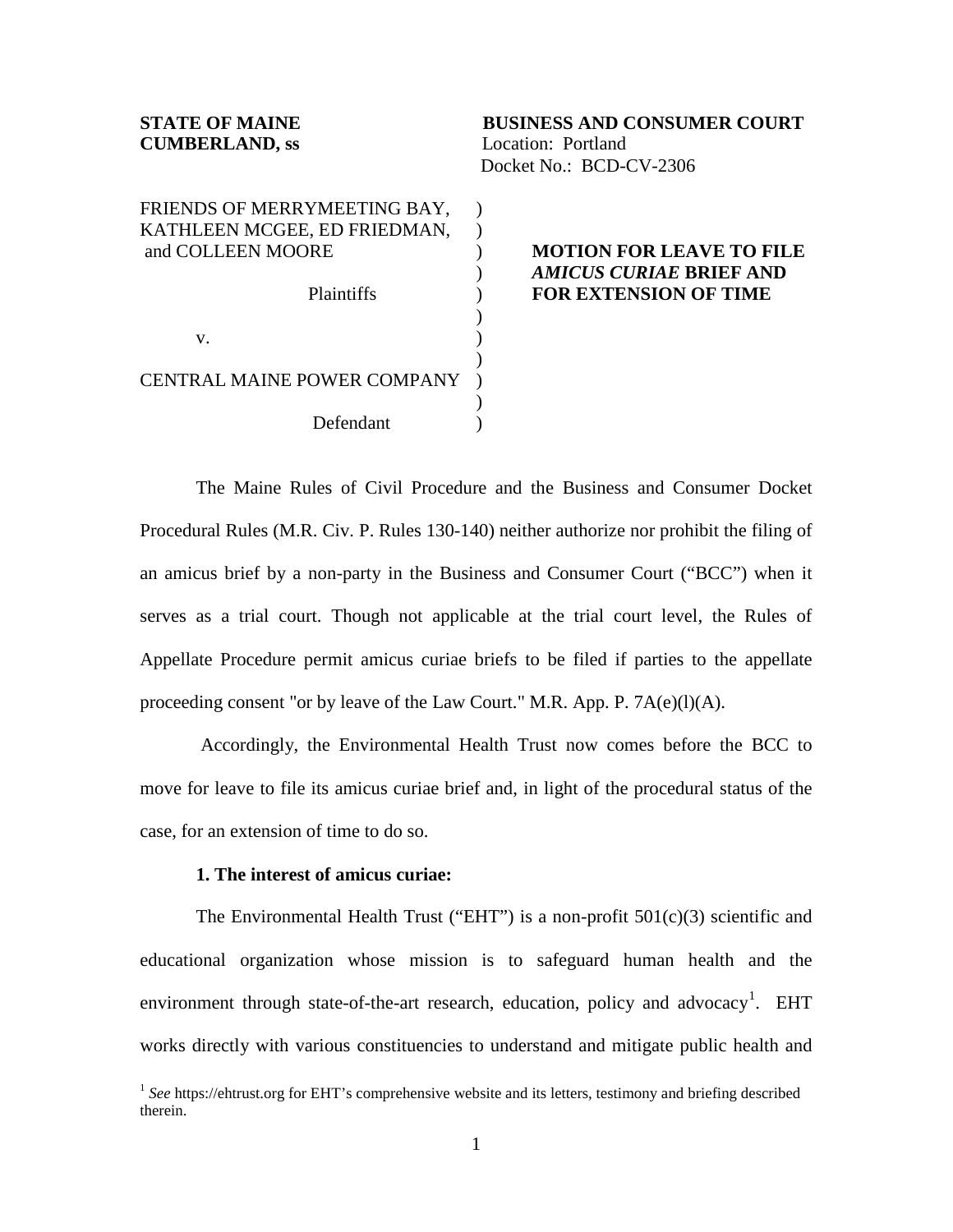environmental risks. EHT has no parent corporation, and no publicly-held company has a 10% or greater ownership interest in the organization.

EHT has a substantial and compelling interest in this case. Its participants and contributors are directly affected in the state of Maine, some of whom reside in the affected area, and nationally, by the public safety, health, environmental and jurisdictional issues presented in this case. EHT has submitted extensive research, peerreviewed studies, and comments during regulatory and court proceedings pertaining to the Federal Communication Commission ("FCC") and other federal agencies in connection with their safety guidelines regarding consumers' and the general public's exposure levels to radiofrequency and electromagnetic fields ("RF/EMF") emitted from wireless devices and other equipment. Those submissions, largely containing research completed since 1996, focused on significant health and environmental risks of RF/EMF that the FCC's now obsolete regulations, did not take into account. Similarly, the Federal Aviation Administration ("FAA") guidelines provide recommendations concerning the installation of lighting. This lighting can be harmful and the FAA offers no recourse to aggrieved parties affected by the invasive lighting at issue in this case. EHT believes that many of the issues raised in the case – both regarding state tort law and the type of harm alleged, include matters of first impression for the BCC. EHT is therefore uniquely interested in assisting the court in understanding: (1) the statewide and national implications of a ruling that federal agency guidance and outdated safety recommendations preempt state tort law claims for nuisance; and (2) the grave and unique public health and environmental effects Defendant's conduct is alleged to be causing.

2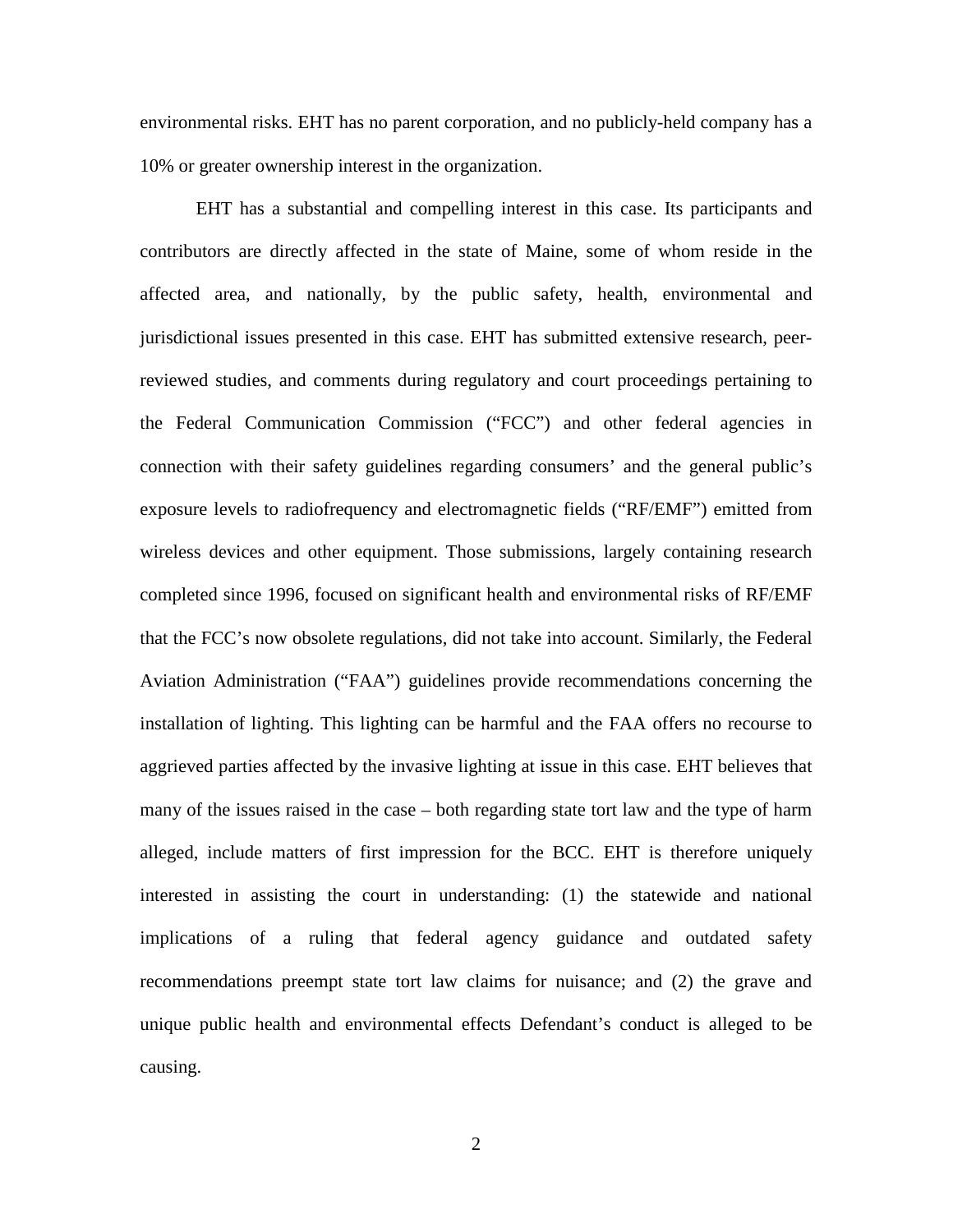# **2. Why amicus curiae filing is desirable:**

Although there are rules governing the participation of amicus curiae on appeal, there is no provision in the Maine Rules of Civil Procedure "as to the conditions under which a trial court should permit amicus briefing." *Alliance of Auto. Mfrs. v. Gwadowsky*, 297 F. Supp. 2d 305, 306 (D. Me. 2003). Nevertheless, courts have consistently held that a trial court "retains 'the inherent authority' to appoint amicus curiae 'to assist it in a proceeding.'" Id. (quoting *Resort Timeshare Resales, Inc. v. Stuart*, 764 F. Supp. 1495, 1500-01 (D. Me. 1991)). An amicus is not a party and "does not represent the parties but participates only for the benefit of the court." *Resort Timeshare*, 764 F. Supp. at 1501 (quoting *News and Sun-Sentinel Co. v. Cox*, 700 F. Supp. 30, 31 (S.D. Fla. 1988)). Granting amicus status remains "within the sound discretion of the court." *Strasser v. Doorley*, 432 F.2d 567, 569 (1st Cir. 1970). Generally, amicus status is granted "only when there is an issue of general public interest, the amicus provides supplemental assistance to existing counsel, or the amicus insures a complete and plenary presentation of difficult issues so that the court may reach a proper decision." *Alliance*, 297 F. Supp. 2d at 307 (internal punctuation and citation omitted).

In the circumstances presented, it is appropriate for the BCC to consider issues raised by amicus filing for several reasons. First, at issue is the integrity and legitimacy of this court's jurisdiction over state tort claims when a federal agency has not made a legally enforceable determination or otherwise "occupied the field" enabling relief to aggrieved parties-in-interest when no other relief exists, a foundational element in tort claims. There is therefore an issue of general public interest. Second, as discussed below, the information relevant and underlying the dispute in this case serves as a basis for the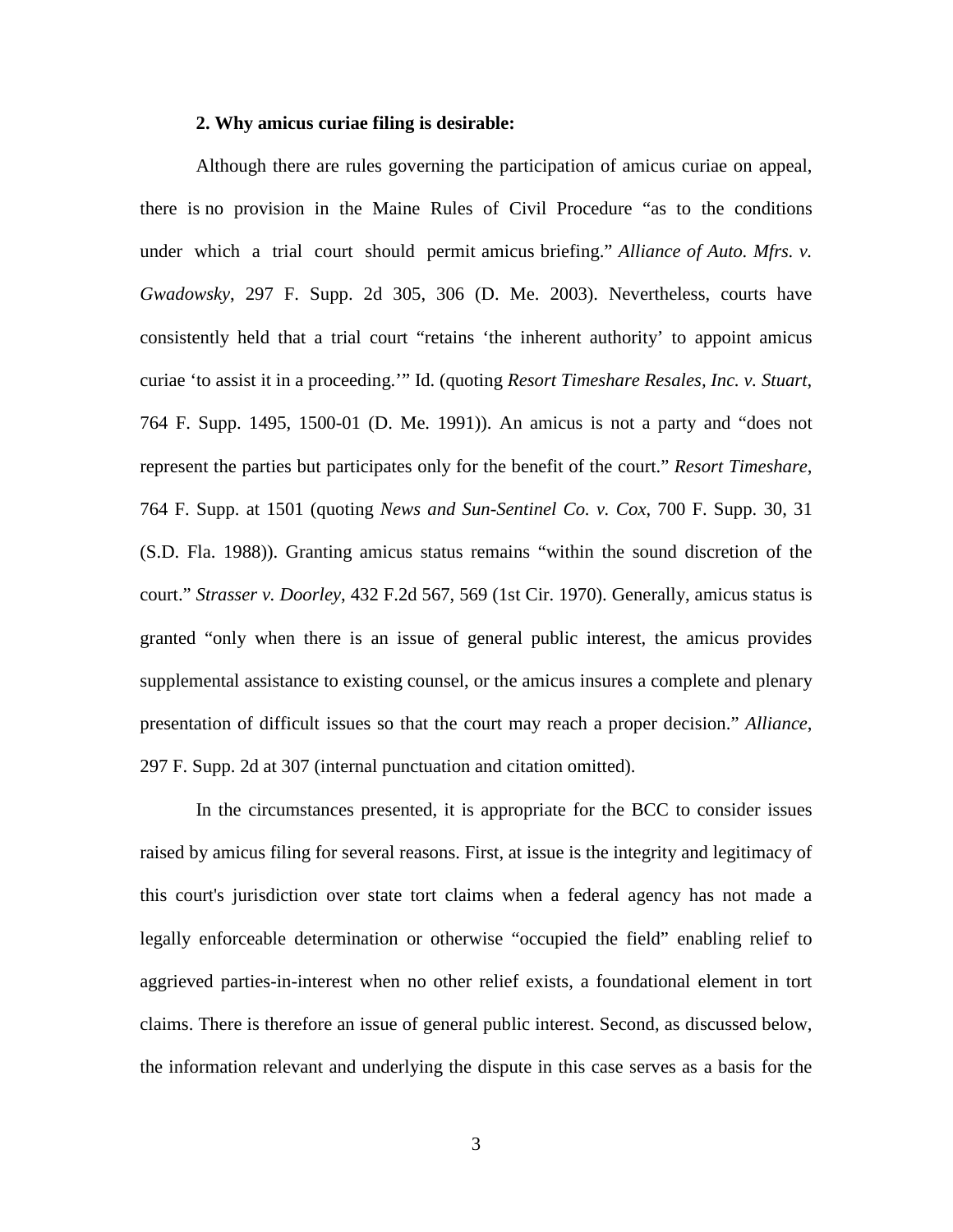unique and significant harm suffered by those who cannot seek relief from the federal agencies that purport to regulate the activity in question. The harm alleged is in the form of needless light and radio frequency invasion and the harmful health and environmental effects that occur or may occur and is the subject of inquiry into difficult and complex technical issues. As a leader in state-of–the art scientific research into the areas of harm alleged, EHT can ensure a complete and plenary presentation of the issues before the court.

Providing a tort remedy is one of the most basic and traditional of state functions. The idea behind "federal preemption" asserted by the Defendant in this case is not to replace state tort remedies with federal remedies. Such remedies do not exist under the laws and regulations governing the FCC or FAA. It is to leave harmed victims with no recourse at all and no ability to be compensated, while providing legal immunity to the companies that do harm. Thus, what it proscribes - the invalidation of state law by federal law - has profound significance for public health and the environment statewide and nationally. EHT therefore maintains a strong interest in the proper resolution of this case, and believes its unique perspective will provide additional insight into the issues before the Court, rather than merely duplicating the efforts of counsel for the parties.

#### **3. The posture of the case and the timing of the submittal:**

EHT recognizes that an amicus brief should be filed as promptly as possible to avoid prejudicing the parties. However where, as here, the case is postured in such a manner that the only pleadings that have been filed are a complaint, motion to dismiss, and response to the motion to dismiss, the court, and amici, must consider the timing of Defendant's sur reply to Plaintiff's Response, now due on November 9. Counsel for EHT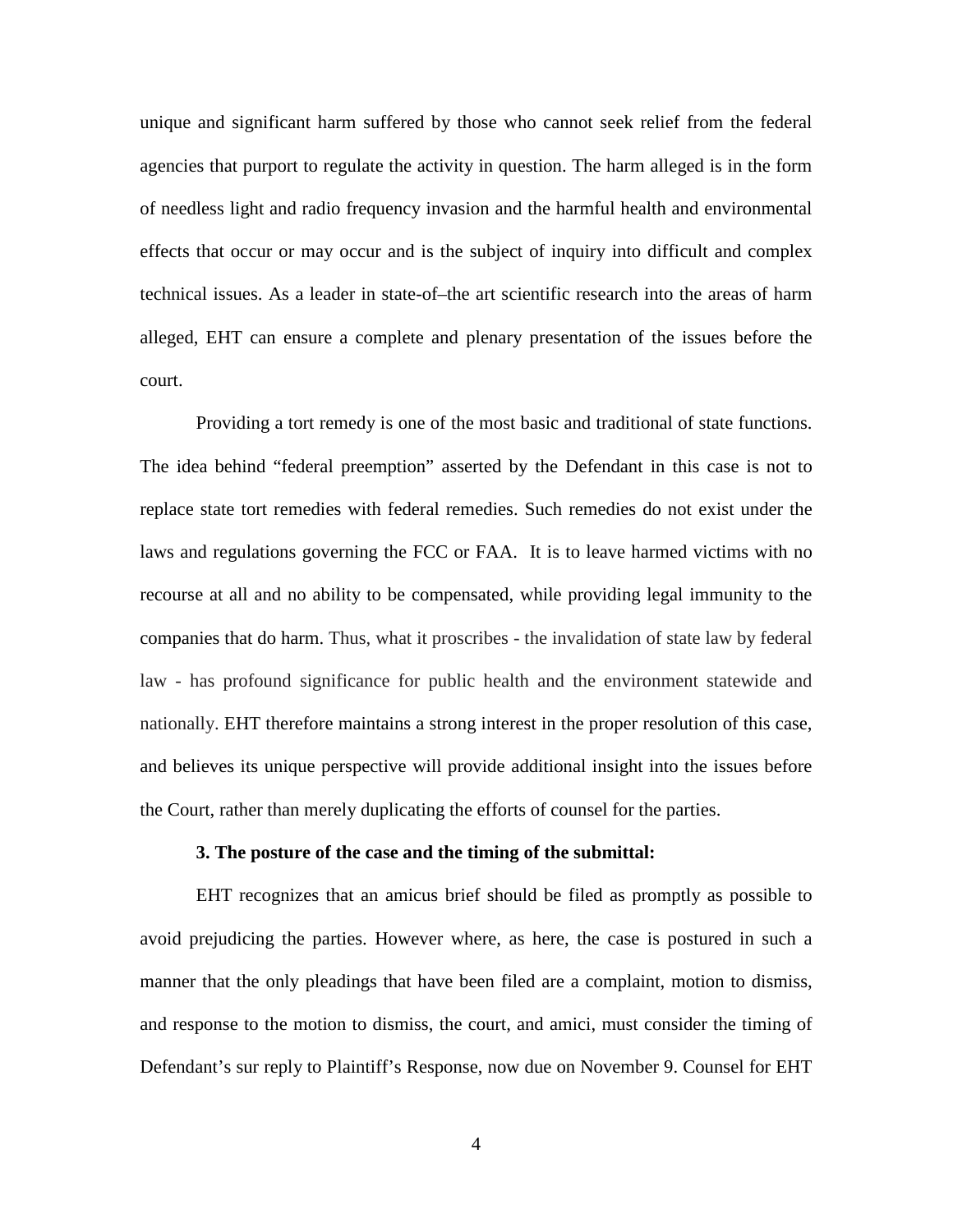has been recently retained (yesterday) and given the depth and breadth of the case will need sufficient time to prepare the brief for the court.

In looking to the Maine Rules of Appellate Procedure for guidance, an amicus curiae brief is filed by the date on which the appellee's brief is due to be filed, unless the court, for good cause shown, grants leave for later filing. M.R. App. P,  $7A(e)(1)(A)$ . M.R. App. P. 7(b)(1) further allows for amicus briefing schedule of 28 days with a response schedule of 14 days. This timing is consistent with recent Maine Supreme Court (acting as the Law Court) invitations for amicus briefing. *See* e.g. [https://www.courts.maine.gov/maine\\_courts/supreme/amicus\\_invites/sheltra/index.html](https://www.courts.maine.gov/maine_courts/supreme/amicus_invites/sheltra/index.html) ("Law Court invites amicus briefs on timing of appeals in subsidiary "proceedings" within informal probate proceedings," a request by Matthew Pollack, Clerk of the Law Court dated March 13, 2020.). At present, the only responsive pleading due is Defendant's sur reply to Plaintiff's Response to Motion to Dismiss in four (4) days, well under the timing typically allowed for amicus briefing. Accordingly, EHT is respectfully requesting the court grant a reasonable period of time, within these guidelines, to allow sufficient time for amicus brief submittal<sup>[2](#page-4-0)</sup> and party response as follows:

1. November 30, 2020 - twenty five (25) days - to file amicus curiae briefing;

2. December 14 – fourteen (14) days – for any party to file a response to any new issue that may be raised in amicus briefing.

The grant of an extension of the date EHT must serve its Amicus Brief will not prejudice the existing parties, or significantly delay the proceedings because the Parties and the Court have not yet engaged in case management, the commencement of

<span id="page-4-0"></span> $2$  EHT has been contacted by other "friends of the court" expressing a desire to either join or submit their own amicus briefing in the context of the issues raised in this case. As with the routine practice of the Law Court cited above, an invitation to solicit amici briefing may be appropriate here as well.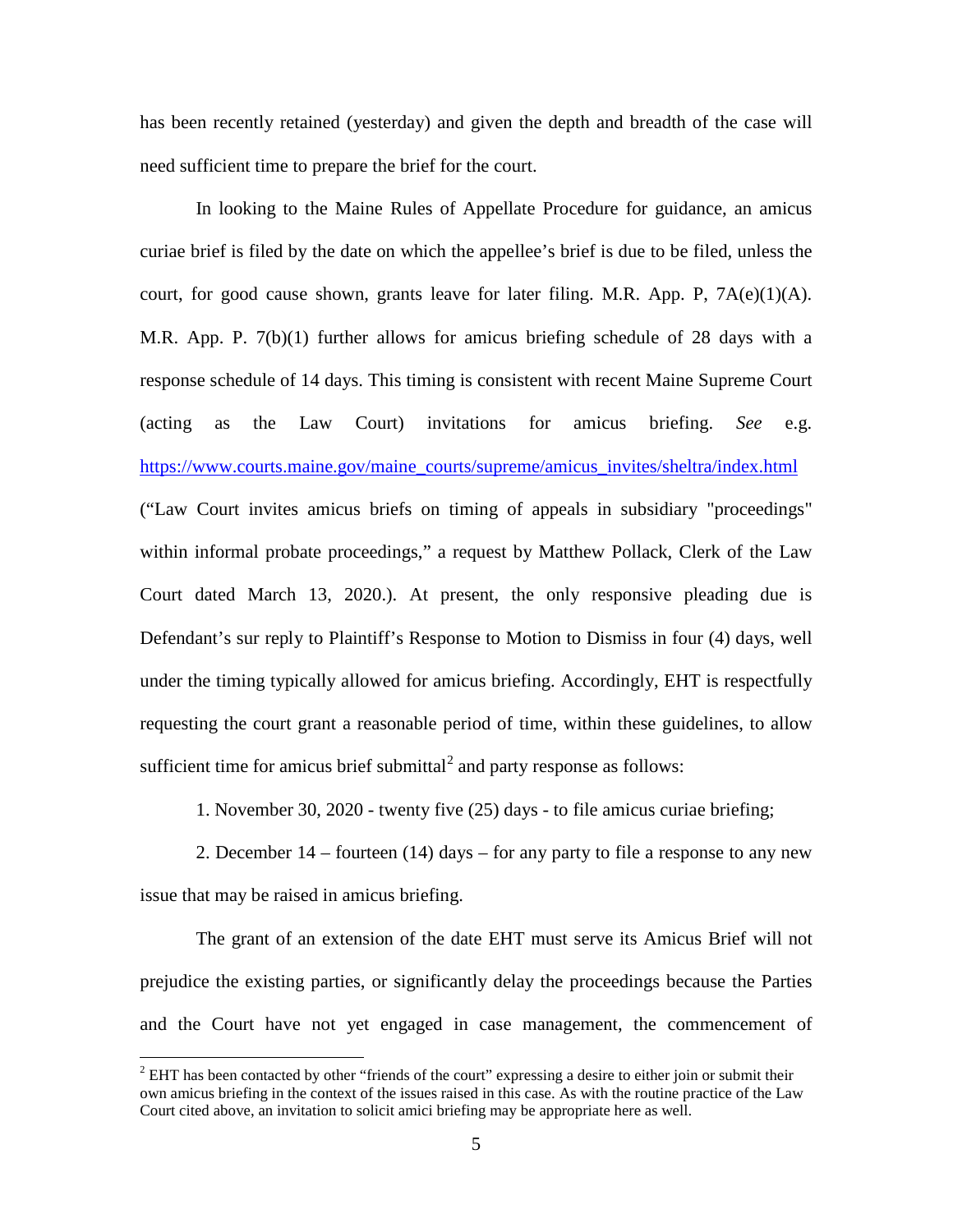discovery or other procedural aspects of the case. Amicus involvement or participation at this stage does not delay any trial or pre-trial schedule because none exists, in part due to the Defendant's tactic of answering the complaint with a motion to dismiss and the removal of the case to the BCC, a new judicial venue.

Therefore, EHT requests an extension of the date it must serve its Amicus Brief for a period of twenty five (25) days to and including November 30, 2020 and a fourteen (14) day reply period for party response briefing.

# **4. The position of the parties regarding the amicus briefing:**

Counsel for EHT has contacted the parties in connection with this motion. Plaintiff has no opposition to the motion or its proposed time schedule and consents. Defendant, Central Maine Power does not consent to the motion and has indicated it does not believe the proceedings should be delayed for amicus briefing.

\* \* \*

WHEREFORE, the Environmental Health Trust requests that the court grant this Motion for Leave to File Amicus Curiae Brief and for an Extension of Time to do so. Respectfully submitted at Portland, Maine this November 5, 2020.

/s/ Scott L. Sells

Scott L. Sells, Esq. Maine Bar No. 20984 The Sells Law Firm, LLC Merrill's Wharf 254 Commercial Street, Suite 245 Portland, Maine 04101 Telephone: 207-523-3477 Facsimile: 207-773-8597 E-mail: sls@sellslawfirm.com **Counsel for Amicus Curiae Environmental Law Trust.**